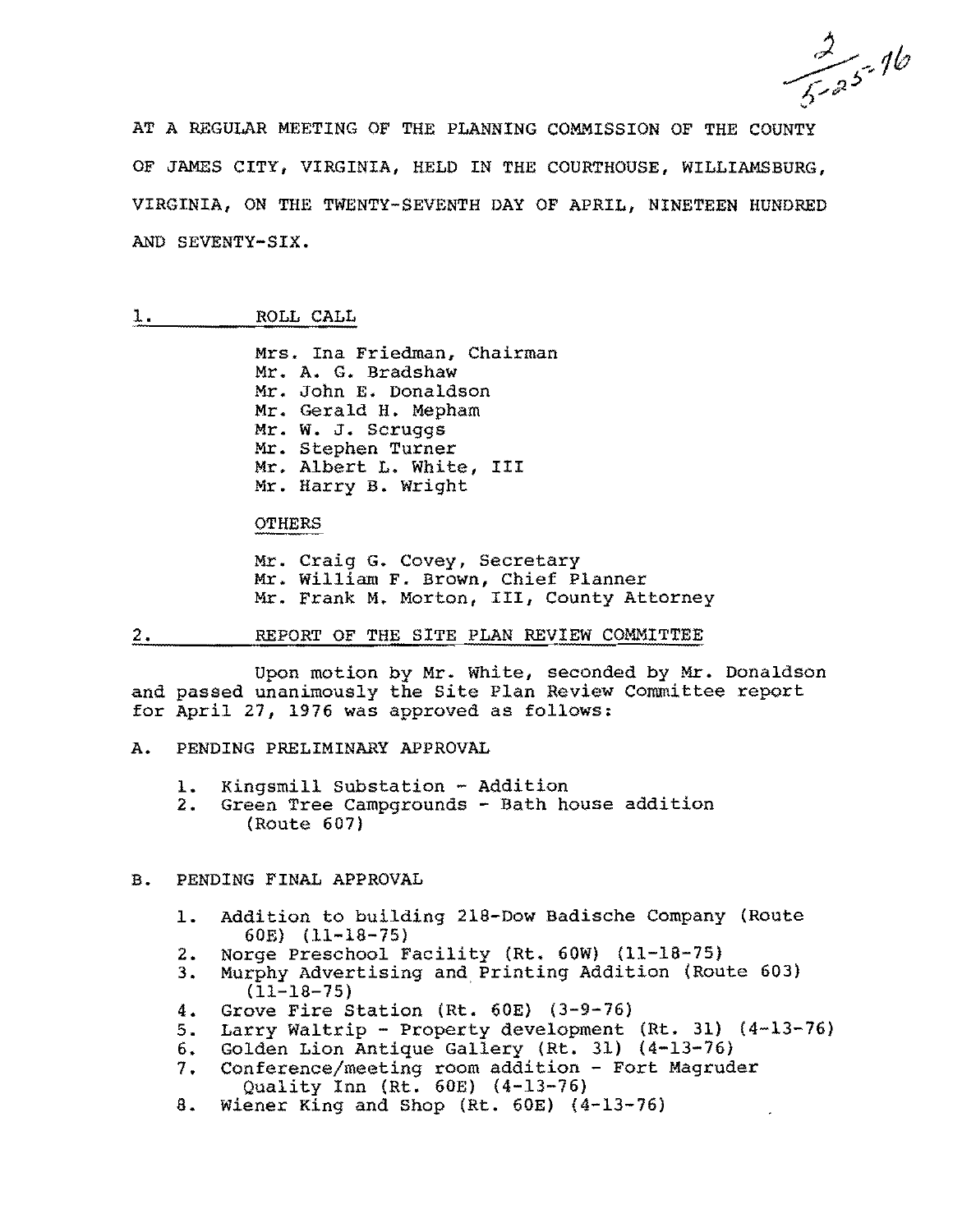- 9. Mounts Bay Road Gatehouse Kingsmill (4-13-76)
- 10. Addition to Five Forks Body Shop (Rt. 5) (4-13-76)
- 11. Wisteria Mobile Home Park and Campsites (Rt. 60E)  $(4-13-76)$
- C. FINAL APPROVAL
	- 1. Williamsburg Auction House, Inc. (3-22-76)
	- 2. Berkeley Realty Office (3-23-76)
	- 3. Busch Gardens Additons (3-15-76)<br>4. Master Site Plan Williamsburg
	- Master Site Plan Williamsburg Pottery Factory  $(4-14-76)$
	- 5. Seasons Trace (3-31-76)
	- 6. Green Tree Campgrounds Mobile homes for employees  $(4-21-76)$

## 3. SUBDIVISION REVIEW COMMITTEE REPORT

Upon motion by Mr. Scruggs, seconded by Mr. Wright and passed unanimously the report of the Subdivision Review Committee was approved as follows:

- A. PENDING PRELIMINARY APPROVAL
	- 1. No. 5-11-76. An application of Pervis Byrd on behalf of Herman Byrd Estate for preliminary plat approval of a subdivision of 54,000 square feet into two lots for a building lot for Pervis Byrd. Subdivision is to be known and recorded as: Property of Pervis L. & Gwendolynd Byrd. Subject property is located on Route 5 approximately .4 miles east of Five Forks and is further identified as parcel 29 on James City Real Estate Tax Map 25. An exception is requested for the subdivision of lots with only 180 feet frontage.
	- 2. No. S-15-76. An application of Claude R. Nelson for preliminary plat approval of a subdivision of .88 acres into two lots. Subject property is located on Route 633 and is further identified as parcel 13.B on James City Real Estate Tax Map 19. Lot area variance requested.
	- 3. No. S-41-75. An application of Deward M. Martin & Associates, Inc., on behalf of SAM of Virginia, Inc., for preliminary plat approval of a subdivision of 3.15 acres into eight lots. Subdivision is to be known and recorded as: Old Stage Manor - Sections 1 & 2 and is further identified as part of parcel 1 on James City Real Estate Tax Map 21.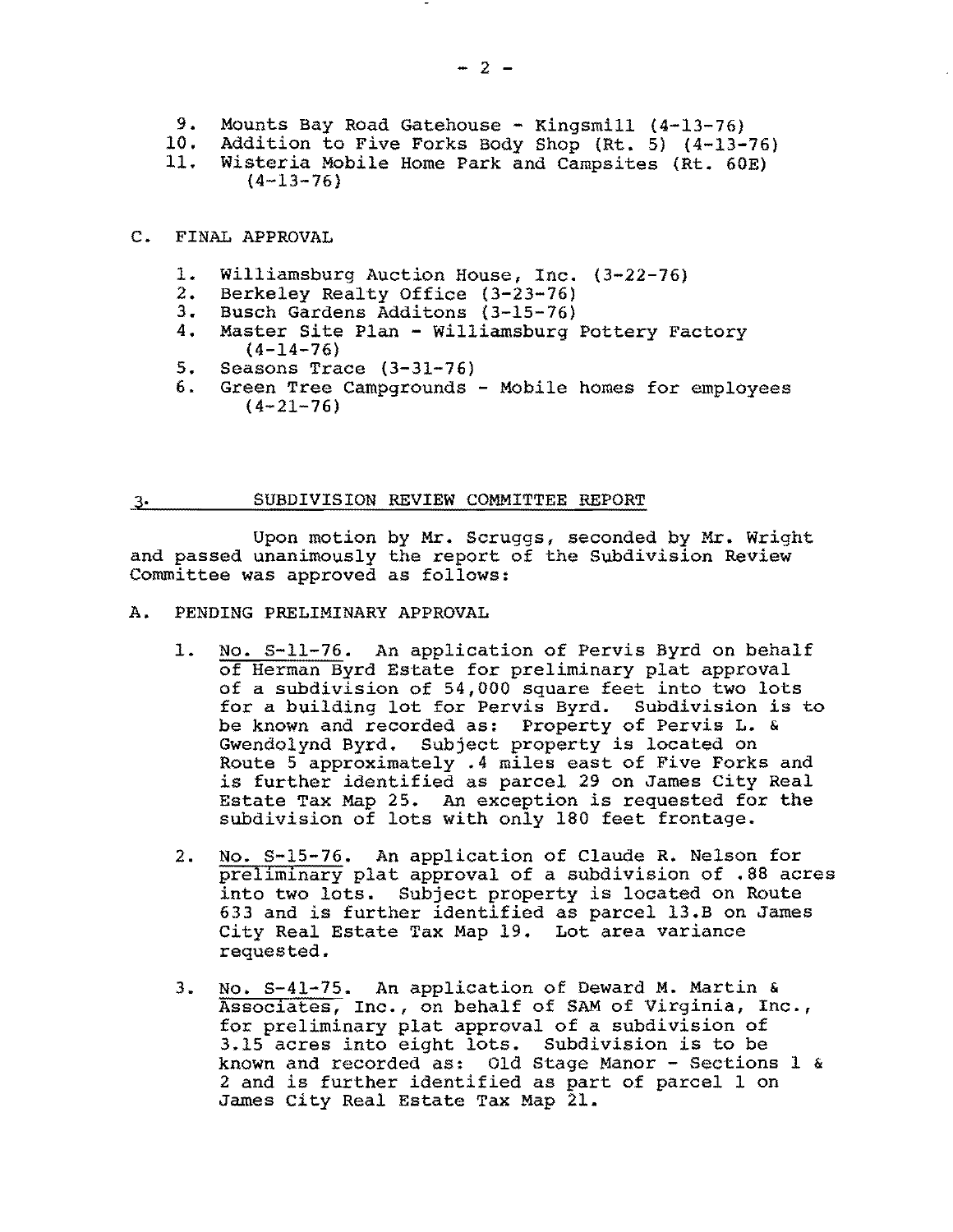- 4. No. S-17-76. An application of Alvin Anderson, Esquire, on behalf of Elizabeth N. Vaiden for preliminary plat approval of a subdivision of 37.24 acres into eleven lots. Subdivision is to be known and recorded as: The Foxes. Subject property is located on Route 615 across from Powhatan Plantation and is further identified as part of parcel 78 on James City Real Estate Tax Map 25. An exception is being requested from Section 17-35(c) and Section 17-22 of the County Code.
- 5. No. S-20-76. An application of Richard Austin for preliminary plat approval of a subdivision of 98 acres into two lots; one for his daughter which will be one acre and the remainder to be retained by Mr. Austin. Subdivision is to be known and recorded as; Property of Earl and Lorene Richardson being one acre of Green Swamp. Subject property is located off Route 614 and is further identified as all of parcel 43 on James City Real Estate Tax Map 24. An exception is being requested from Section 17-22 of the County Code for the transfer of this property without the required State road frontage.
- 6. No. S-22-76. An application of Lloyd D. and Joyce N. Larson for preliminary plat approval of a subdivision of 8.7 acres into two lots one for a homesite of 35,942 square feet and approximately 7.7 acres to be conveyed to Ernest B. Heath for an addition to his property. Subdivision is to be known and recorded as:<br>Property of Ernest B. and Annie M. Heath. Subject Property of Ernest B. and Annie M. Heath. property is located .55 mile west of Lightfoot on Route 614 and is further identified as part of parcel 49 on James City Real Estate Tax Map 15. An exception is being requested from Section 17-22 of the County Code since this subdivision is to be conveyed to an adjacent property owner and will be combined with his 5.5 acre parcel.

#### B. PRELIMINARY APPROVAL

1. No. S-4-76. An application of Howard V. Clayton on behalf of Hazelwood & Clayton for preliminary sketch approval of a subdivision of 4.68 acres into seven lots. Subdivision is to be known and recorded as: Sand Hill. Subject property is located west and east side of Route 608 approximately 1,000 feet north of intersection with Route 168 (Rt. 608 has been renumbered but new number does not appear on maps) and is further identified as part of lot 122 on James City Real Estate Tax Map 8.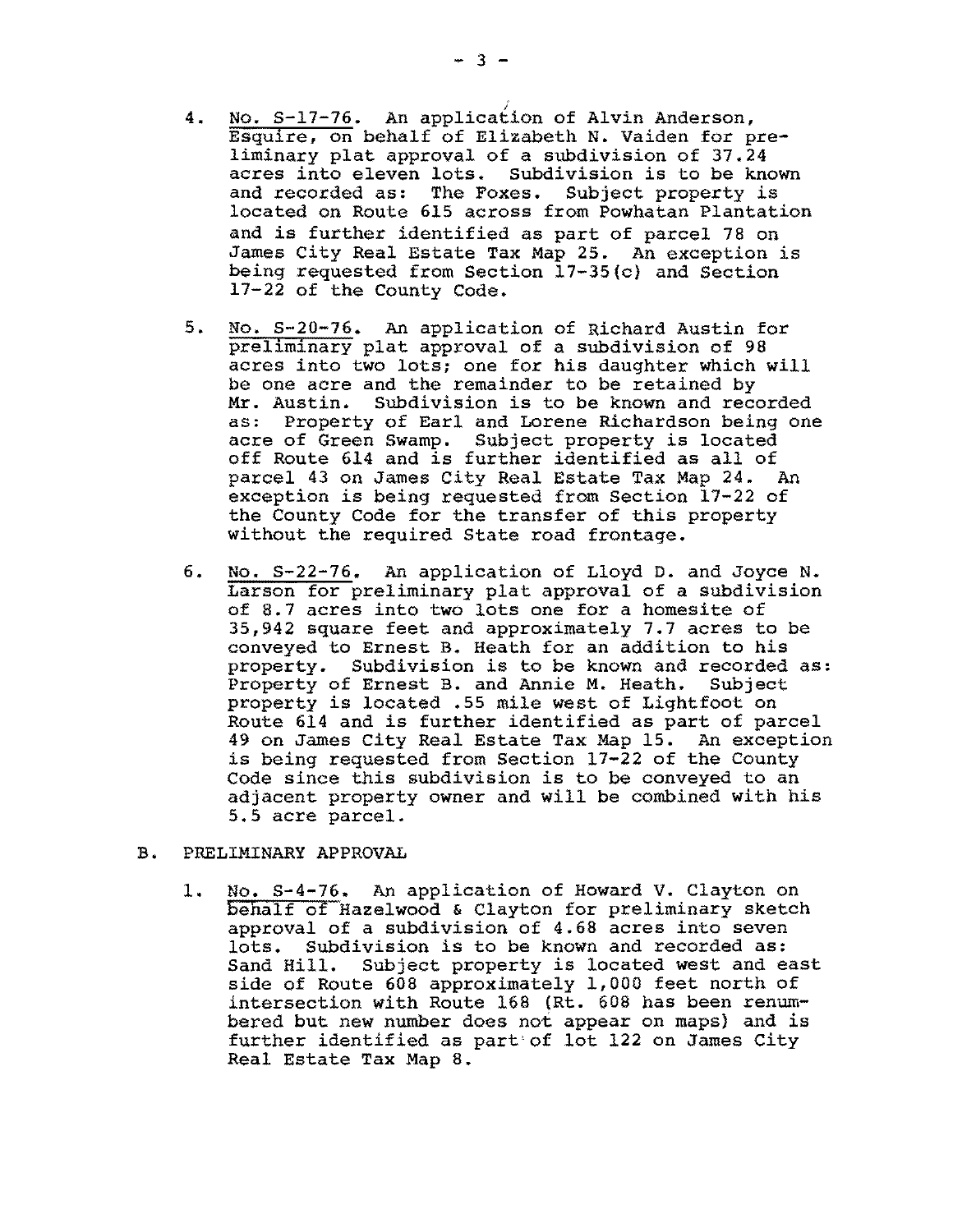- 2. No. S-30-75. An application of Langley, McDonald & OVerman on behalf of Busch Properties, Inc., for preliminary plat approval of Busch Corporate Center, Williamsburg containing approximately 180 acres in James City County. Subject property is located on Route 60E adjacent to the Route 60/Route 199 interchange and is further identified as part of parcel 3A and 3B on James City Real Estate Tax Map 34M. Exceptions from Sections 17-60 and 17-36 of the County Code are requested.
- 3. No. S-16-76. An application of George V. Hitchens for preliminary plat approval of a subdivision of 28.5 acres into 52 lots. Subdivision is to be known and recorded as: Walnut Grove Estates. Subject property is located 675 feet south-east of Farmville Lane on the west side of Route 60 adjoining the Norge Elementary School. Property is further identified as parcel 18 on James City Real Estate Tax Map 15.
- **4.**  No. S-19-76. An application of John A. Hertzler on behalf of Seasons Trace Development, Inc. for preliminary plat approval of a subdivision of 6.45 acres into 46 lots and other land to be common areas. division is to be known and recorded as: Seasons Trace, Section II. Subject property is located on Longhill Road adjacent to Lafayette High School and is further identified as parcel Bl-A, circle one on James City Real Estate Tax Map 20. Convenants recorded in Deed Book 163, page 640.
- 5. No. S-18-76. An application of R. H. Longstreet for preliminary plat approval of a subdivision of lot 11, .96 acres, into two lots for the purpose of adding a 50-foot strip of land to Mr. Longstreet's homesite, lot 12. Subject property is located on Route 31 at the corner of Spring Road and is further identified as part of parcel lIon James City Real Estate Tax Map 32A.
- 6. No. S-2l-76. An application of Charles E. Williams, Jr. for preliminary plat approval of a subdivision of 9.975 acres into five lots to provide family members property<br>from the estate of Charles and Mattie Williams. Subfrom the estate of Charles and Mattie Williams. division is to be known and recorded as: Charles and Mattie Williams Estate Subdivision. Subject property is located on Route 603 and is further identified as parcel 27 on James City Real Estate Tax Map 16. An exception for private road is requested.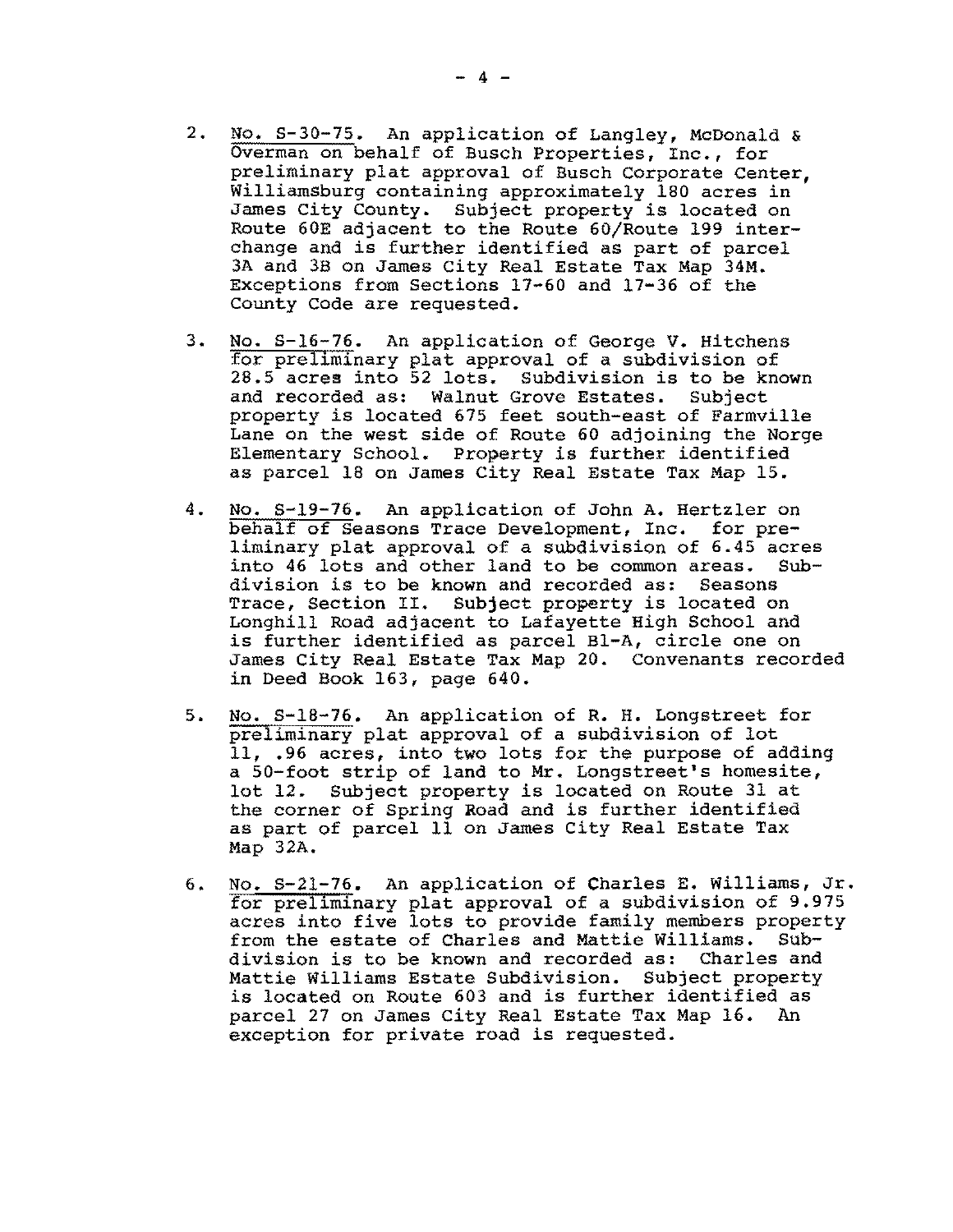- C. FINAL APPROVAL BY AGENT
	- 1. Case No. S-24-76--James H. Duke and David H. Rogers (4/22/76)
	- 2. Case No. S-21-76--Anheuser Busch to Busch Properties, Inc. (3/31/76)
	- 3. Case No. S-12-76--Bunkerhill Commercial Park (4/22/76)
- 4. PUBLIC HEARING -- CASE NO. Z-2-76. AN APPLICATION of Louie A. & JoAnne G. Galanos for rezoning of a lot of 1.12 acres from Residential, General, District R-3 to Business, General, District B-1. Subject property is identified as parcel 32A on James City Real Estate Tax Map 21.

Upon opening the meeting the Chairman recognized Mr. D. R. Taylor representing Mr. Galanos. Mr. Taylor described the purchase of the property by Mr. Galanos and the existing buildings and features on and adjacent to the property. It was pointed out that this property was previously under the ownership of Mr. & Mrs. Crutchfield and was used as a restaurant. Following the purchase by Mr. Galanos, a crude arson's attempt was made to destroy the building and thus it rests in its present charred state. Mr. Taylor indicated that Mr. Galanos wished to reconstruct the building and therein sell oriental and antique rugs. Mr. Taylor indicated that Mr. Galanos had an option on the adjacent property owned by Mr. Carter.

Mr. Donaldson inquired of Mr. Taylor as to the nearest commercial property in the vicinity.

Mr. Taylor indicated the most direct line could probably be drawn to the cement plant on Mooretown Road.

With no one else wishing to speak, the Chairman closed the public hearing and recognized Mr. Wright.

Mr. Wright pointed out that the 1.12.3 acre rezoning was in his opinion a spot zoning case.

Mr. Scruggs indicated that many requests had been made in the past for the same type of zoning and the owners of adjacent property in the R-3 zone have always voiced concern that the neighborhood integrity be maintained. Therefore Mr. Scruggs indicated he supported the contention that the rezoning would be a spot rezoning and could only support rezoning of a larger area to a business use.

Mr. Donaldson indicated the proposed rezoning was inconsistent with the adopted comprehensive plan.

Mr. Mepham spoke to reaffirm previous comments that local residents of the neighborhood wanted to keep the area residential.

 $-5 -$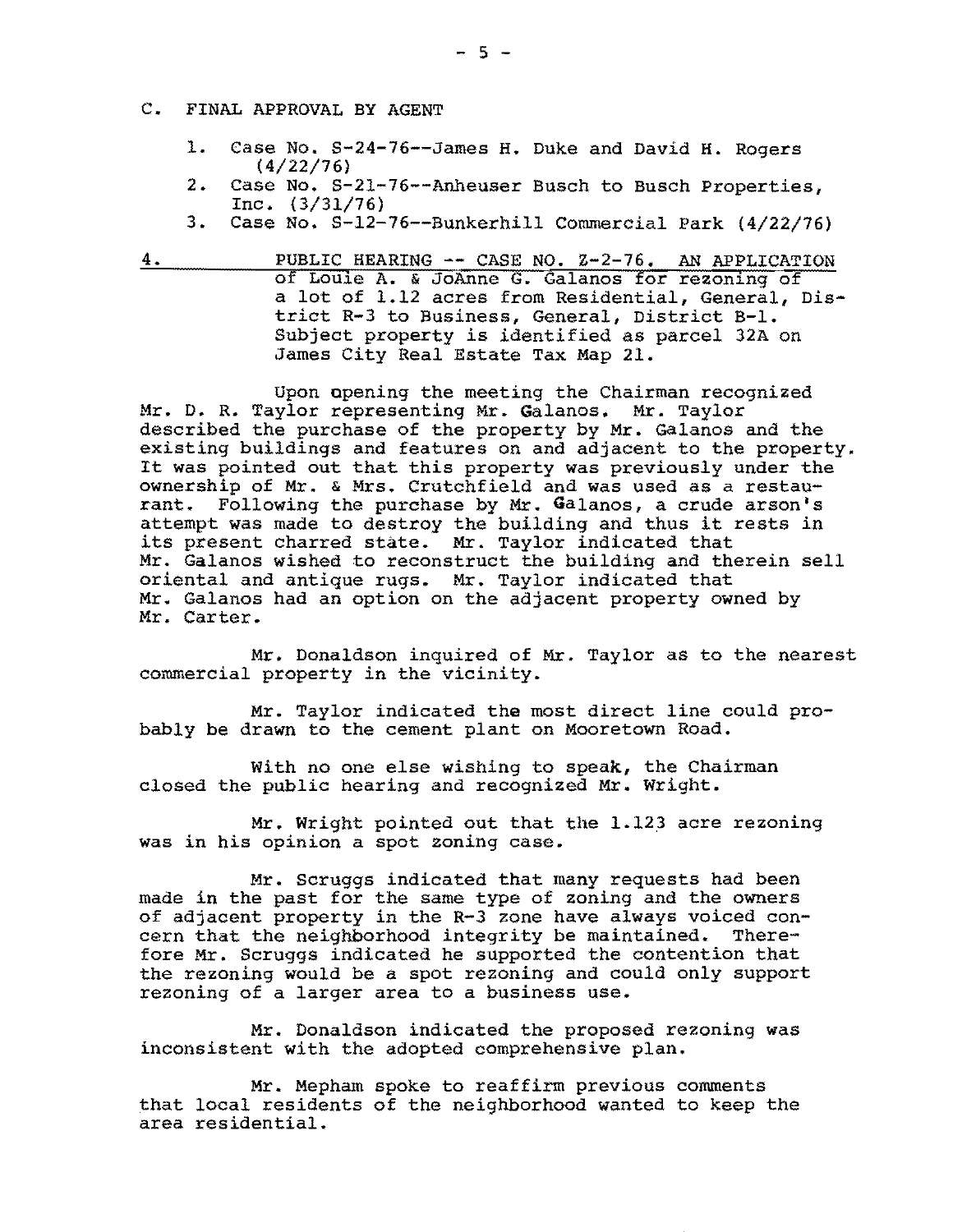Upon motion by Mr. Wright seconded by Mr. Turner and passed unanimously as indicated by the roll call vote below, Case No.  $Z-2-76$  is hereby not recommended for approval to the Board of Supervisors:

| MEMBERS              | VOTE |
|----------------------|------|
| Ina M. Friedman      | Yea  |
| A. G. Bradshaw       | Yea  |
| W. J. Scruggs        | Yea  |
| Stepehn A. Turner    | Yea  |
| Albert L. White, III | Yea  |
| Harry B. Wright      | Yea  |

5. PUBLIC HEARING **--** CASE NO. Z-3-76. AN ORDINANCE TO amend and reordain Chapter 20, Zoning, of the Code of the County of James City by amending Article V, Nonconforming Uses.

The Chairman opened the public hearing but no one requested to speak and the hearing was therefore closed.

Mr. Donaldson pointed out that the matter is a housekeeping request by the Board of Supervisors.

Upon motion by Mr. Donaldson, seconded by Mr. White Case No. Z-3-76 is hereby unanimously recommended to the Board of Supervisors as indicated by the roll call vote below:

MEMBERS **WEXT VOTE** 

| Yea |
|-----|
| Yea |
| Yea |
| Yea |
| Yea |
| Yea |
|     |

6. CONSIDERATION OF A DATE FOR A PUBLIC HEARING ON Case No. 2-4-76. An application of Pedro N. Jones for rezoning of approximately five acres from Residential, General, District R-2 to Agricultural, Gerneral, District A-l. Subject property is located on Strawberry Plains Road between Ironbound Road and Route 5.

Upon motion of Mr. White, seconded by Mr. Scruggs and passed unanimously Case No. Z-4-76 is hereby set for a public hearing date of May 25, 1976.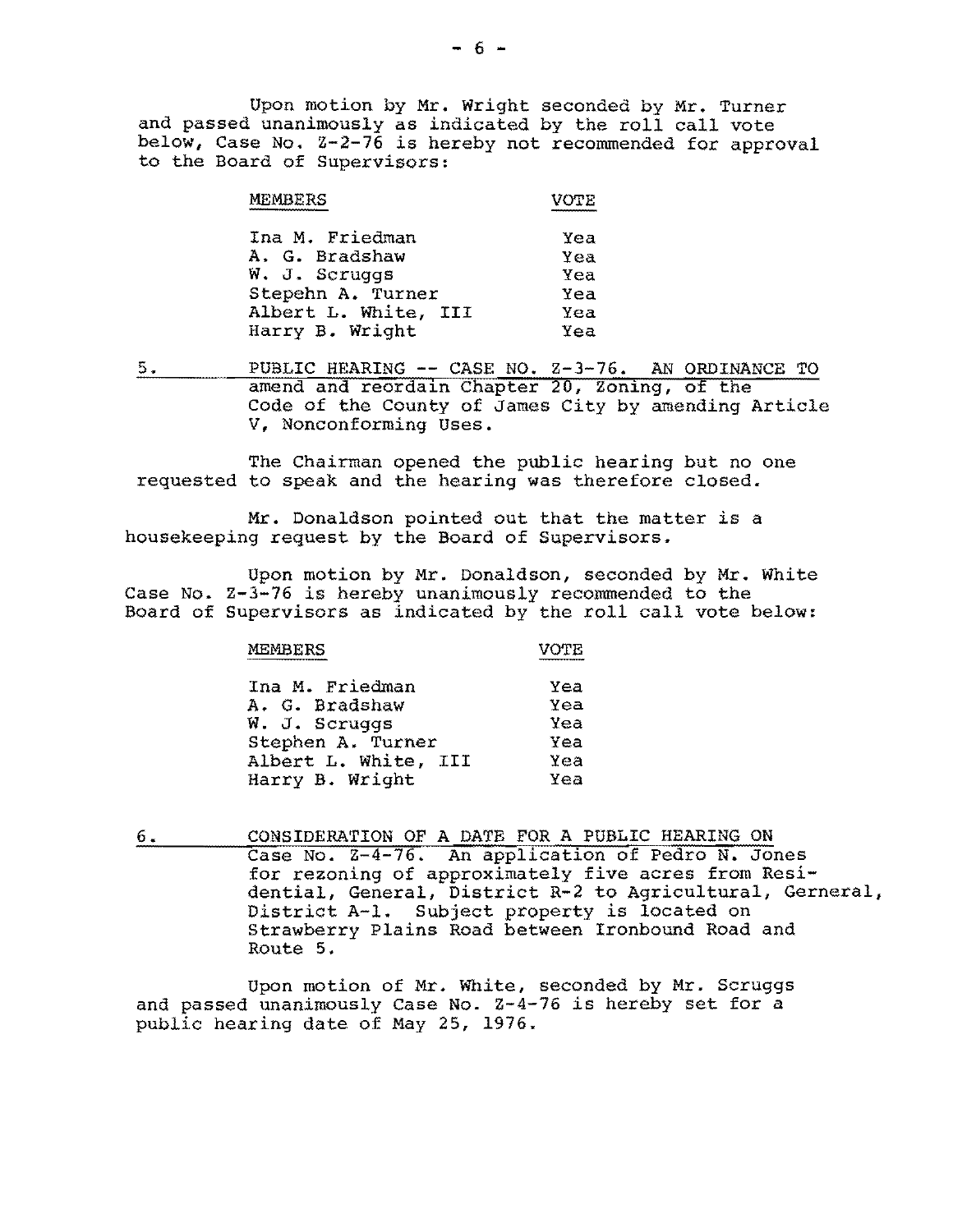7. CASE NO. S-17-76. CONSIDERATION OF AN APPLICATION of Alvin Anderson, Esquire on behalf of Elizabeth N. Vaiden for preliminary plat approval of a sub-<br>division of 37.24 acres into eleven lots. Subdidivision of 37.24 acres into eleven lots. Subdi-<br>vision is to be known as The Foxes. Subject propervision is to be known as The Foxes. ty is located on Route 615 across from Powhatan Plantation and is further identified as part of parcel 78 on James City Real Estate Tax Map 25. An exception *is* being requested from Section l7-35(c) and Section 17-22 of the County Code.

The Chairman recognized Mr. Morton, County Attorney, who requested the commission to consider a continuance of the matter to offer the staff for further study. Mr. Morton indicated that the applicant, Mr. Anderson, was willing to have the matter continued provided that a meeting date of the 18th of May could be arranged.

Upon motion by Mr. White, seconded by Mr. Scruggs and passed unanimously the commission agreed to vote for a recess meeting subject to the call of the Chairman if a meeting on the 18th became necessary.

8. CASE NO. S-20-76. CONSIDERATION OF AN APPLICATION of Richard Austin for preliminary plat approval of a subdivision of 98 acres into two lots; one for daughter which will be one acre and remainder to be known and recorded as: property of Earl and Lorene Richardson being one acre of Green Swamp. Subject property is located off Route 614 and is further identified as all of parcel 43 on· James City Real Estate Tax Map 24. An exception is being requested from Section 17-22 of the County Code for transfer of this property without the required State road frontage.

Upon motion by Mr. Scruggs, seconded by Mr. Mepham and passed unanimously Case No. S-20-76 is hereby approved in accordance to the staff's recommendation that the applicant be requested to provide a 50 foot easement along the parcel frontage to Route 614.

9. CASE NO. S-22-76. CONSIDERATION OF AN APPLICATION of Lloyd D. and Joyce N. Larson for preliminary plat approval of a subdivision of 8.7 acres into two lots; one for a homesite of 35,942 sq. ft. and approximately 7.7 acres to be conveyed to Ernest<br>B. Heath for an addition to his property. Subdi-B. Heath for an addition to his property. vision is to be known and recorded as: property of Ernest B. and Annie M. Heath. Subject property is located .55 mile west of Lightfoot (Route 60) on Route 614 and is further identified as part of parcel 49 on James City Real Estate Tax Map 15. An exception is being requested from Section 17-22 of the County Code since this subdivision is to be conveyed to an adjacent property owner and will be combined with his 5.5 acre parcel.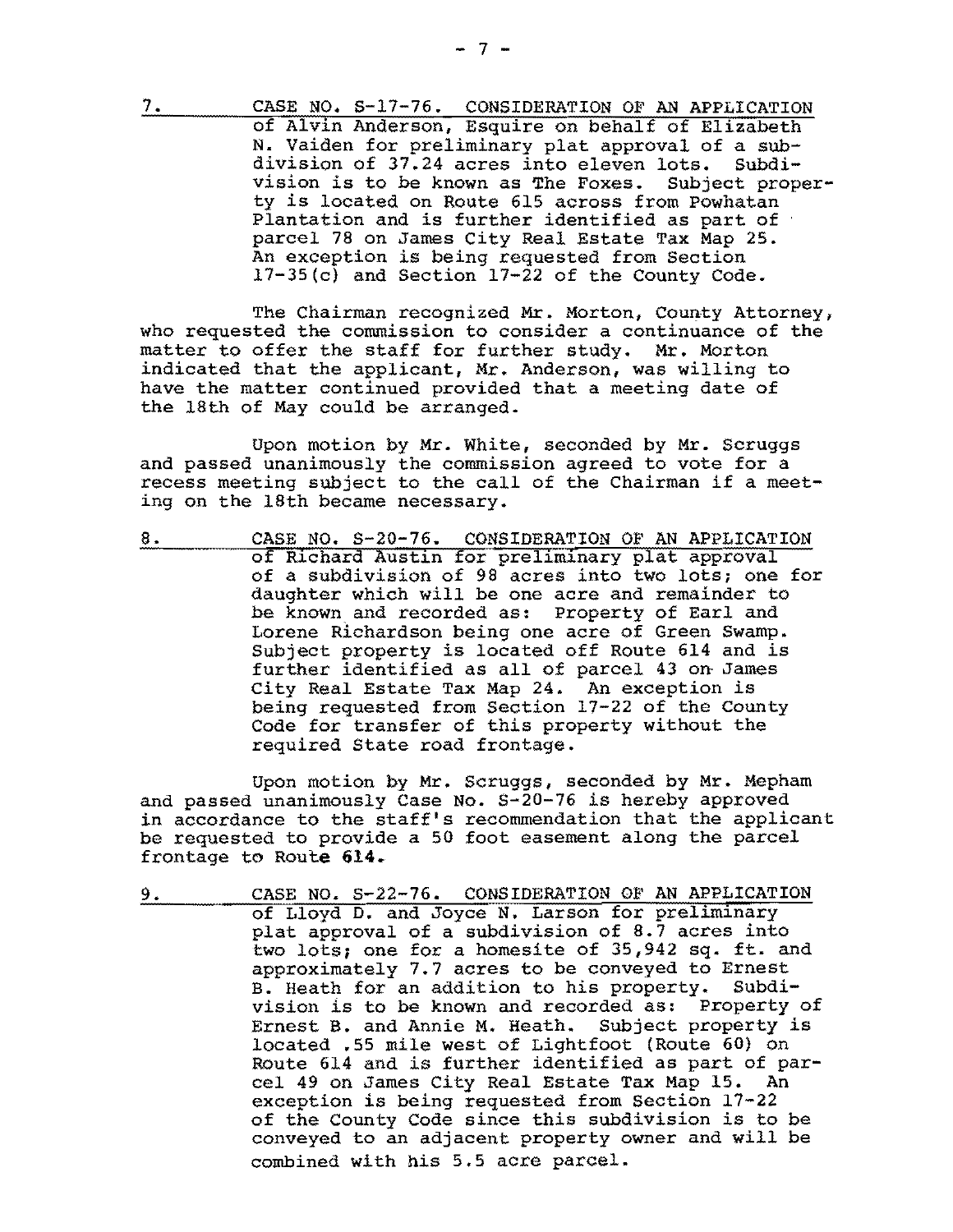Upon motion by Mr. Scruggs, seconded by Mr. White and passed unanimously Case No. S-22-76 is hereby unanimously approved accordance to the staff's recommendation that the applicant's request be approved subject to the vacation of the common property line between the parcel to be transferred and Mr. Heath's existing 5.566 acre parcel.

10. CONSIDERATION OF A DATE FOR A PUBLIC HEARING ON the commercial zoning changes including changes to the B-1 District, off-street parking regulations, and the proposed PUD Ordinance.

The Chairman recognized Mr. Brown to present the B-1, PUD and Parking Standard Ordinance Amendments.

Upon motion by Mr. Scruggs, seconded by Mr. White passed unanimously the date of May 25, 1976 hereby established as a public hearing date for the B-1, PUD and Parking Standards Ordinance Amendments.

### 11. PRESENTATION OF THE PROPOSED FY 76-77 CAPITAL Improvements Program.

Mr. Brown was recognized by the Chairman to present the proposed FY 76-77 Capital Improvements Program to the commission. The Capital Improvements Program is contained in the 1976-77 Annual Budget and is on file in the County Administrator's Office.

#### 12. REPORTS AND RECOMMENDATIONS.

The Chairman recognized Mr. Steve Turner to present a report of the Economic Development Advisory Committee meeting of April 15, 1976. Mr. Turner indicated that the committee heard from Mr. Bill Rigsby, Director of Industrial Development, the State Chamber of Commerce and Ms. June Bachtell, Industrial Development Representative with the Division of Industrial Development of the Governor's Office, and Mr. Charles Pendleton, Deputy Director of the Virginia Peninsula Industrial Committee.

Mr. Rigsby pointed out what new firms looked for including the following:

- 1. Stability of Governments.
- 2. Stability of Economic Base.
- 3. Equitability of Tax Structure.
- 4. Labor Laws.
- 5. Labor Climate.
- 6. Status of Economic Development Climate.

Ms. Bachtell characterized James City County as a place with potential but not yet developed in water and sewer and road capabilities sufficient to support very heavy industrial development.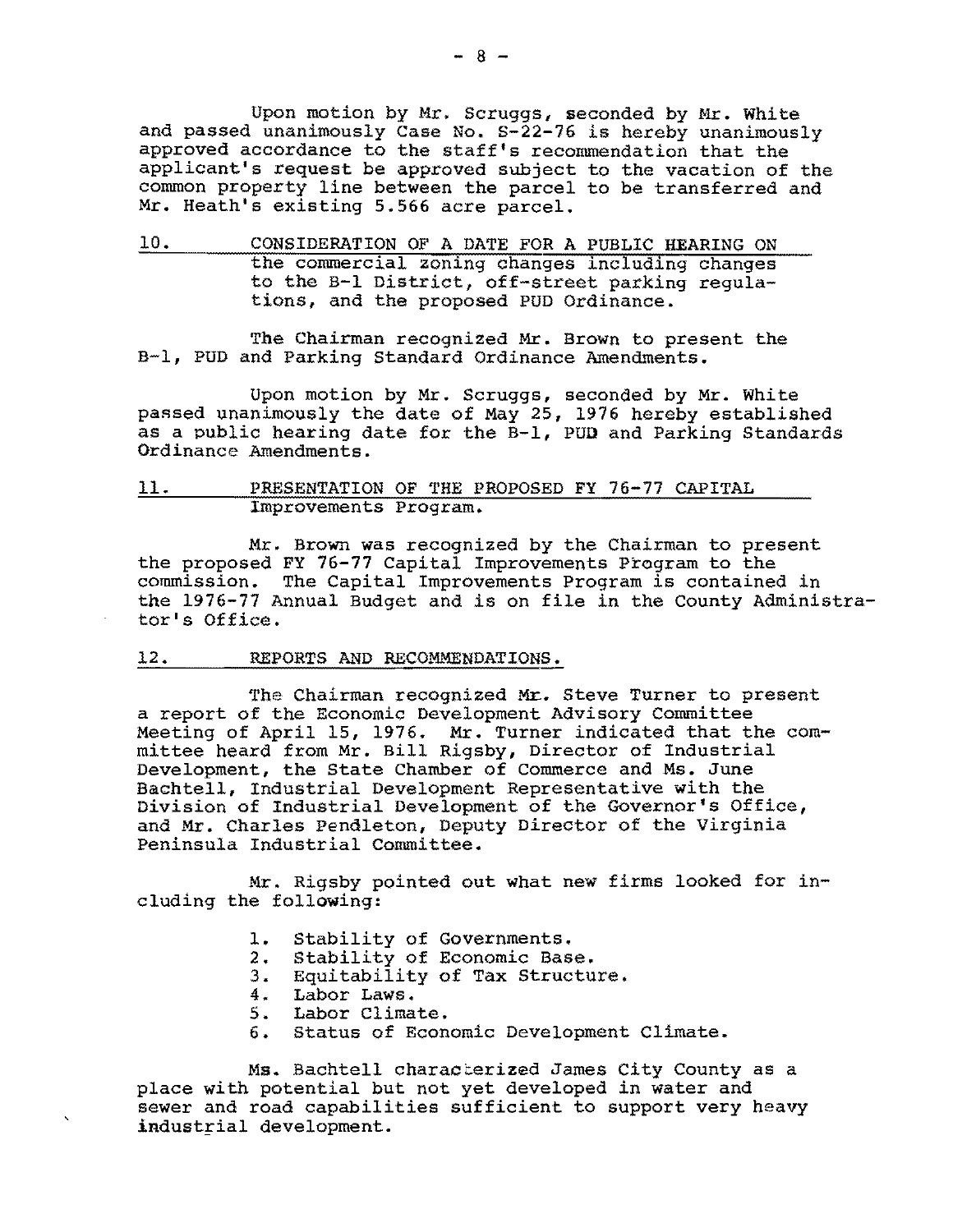**Mr.** Pendleton indicated that the communities on the peninsula should work together in essence, "Singing the same song" and to be sure and have something specific to sell to potential industrial firms interested in the peninsula area

# 13. ADJOURNMENT

There being no further business to come before the Commission, the meeting was recessed to be reconvened at the call of the Chairman should a meeting be necessary on May IB, 1976.

Secre

Ina M. Friedman Chairman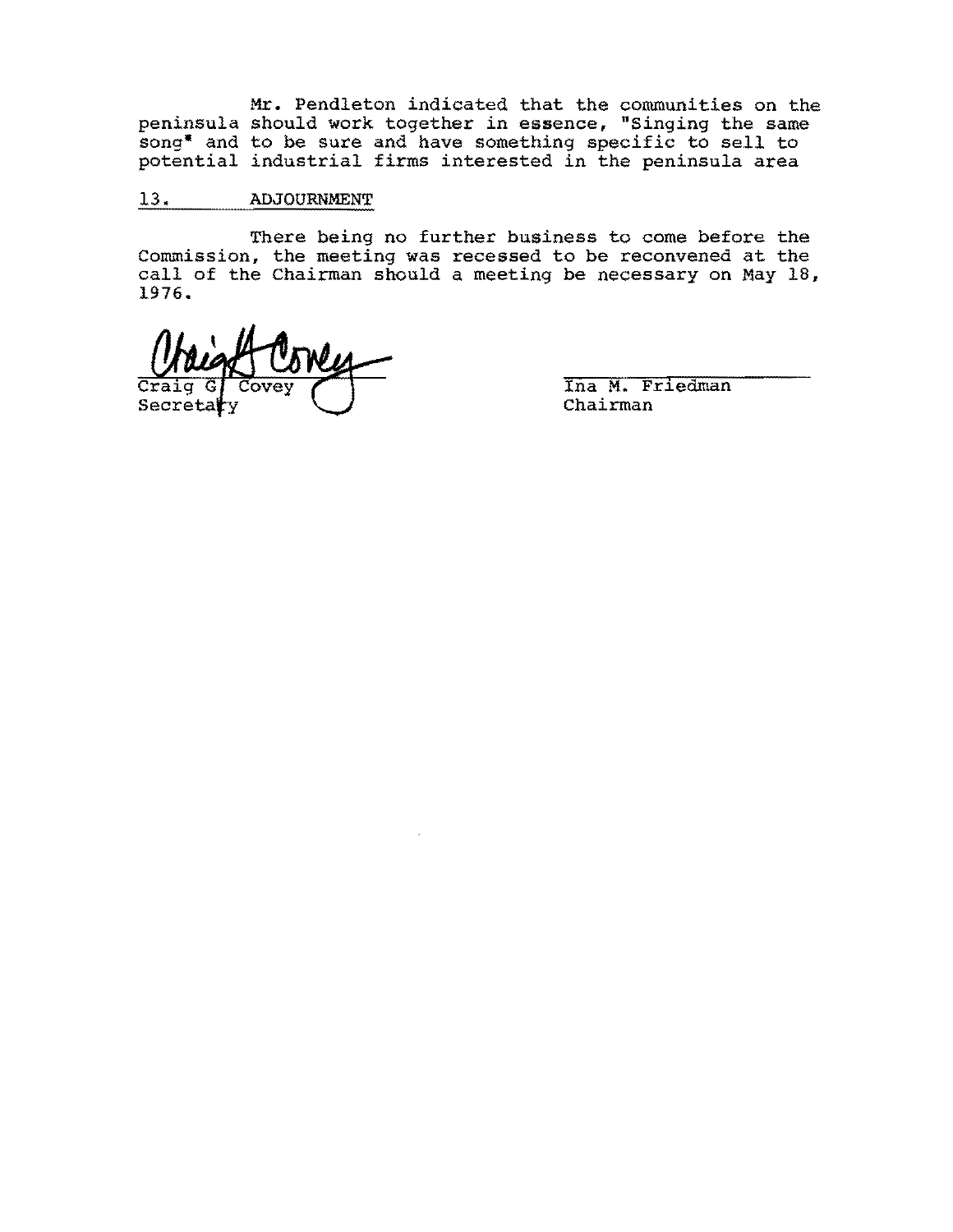$\frac{2}{4.27-76}$ 

# SITE PLAN REVIEW COMMITTEE REPORT

## APRIL 1976

# A. Pending Preliminary Approval 1. Kingsmill Substation - Addition<br>2. Green Tree Campgrounds - Bath he 2. Green Tree Campgrounds - Bath house addition (Route 607) B. Pending Final Approval 1. Addition to building 21S-Dow Badische Company (Route 60E) (11-lS-75) 2. 3. Norge Preschool Facility (Rt. 60W) (11-18-75) Murphy Advertising & Printing Addition (Rt. 603) (11-18-75) 4. Grove Fire Station (Rt. 60E) (3-9-76)<br>5. Larry Waltrip - Property development Larry Waltrip - Property development (Rt. 31) (4-13-76) 6. Golden Lion Antique Gallery (Rt. 31) (4-13-76)<br>7. Conference/meeting room addition - Fort Magrud 7. Conference/meeting room addition - Fort Magruder S. Quality Inn (Rt. 60E) (4-13-76) Wiener King & Shop (Rt. 60E) (4-13-76) 9. 10. 11. Mounts Bay Road Gatehouse - Kingsmill (4-13-76) Addition to Five Forks Body Shop (Rt. 5) (4-13-76) Wisteria Mobile Home Park & Campsites (Rt. 60E)<br>(4-13-76) *p.* (4-13-76)<br>*p. = E.e.* Forks Office Complex C. Final Approval 1. Williamsburg Auction House, Inc. (3-22-76)<br>2. Berkeley Realty Office (3-23-76) 2. Berkeley Realty Office (3-23-76)<br>3. Busch Gardens Additions (3-15-76) 3. Busch Gardens Additions (3-15-76)<br>4. Master Site Plan - Williamsburg P Master Site Plan - Williamsburg Pottery Factory (4-14-76) 5. Seasons Trace (3-31-76)<br>6. Green Tree Campgrounds 6. Green Tree Campgrounds - Mobile homes for employees  $(4-21-76)$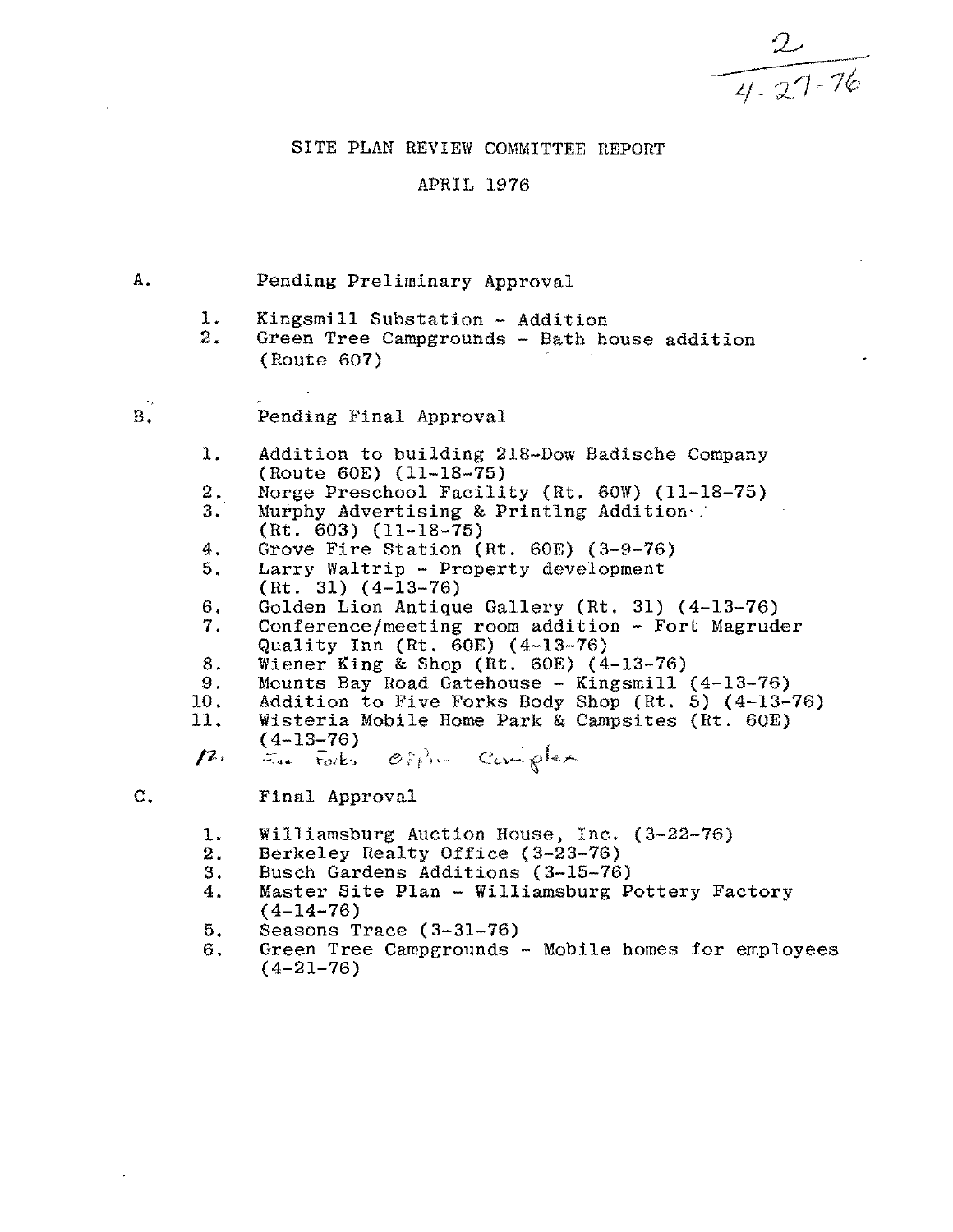$\frac{3}{1-27-76}$ 

### APRIL 1976

- A. PENDING PRELIMINARY APPROVAL
	- 1. Case No. S-11-76. An application of Pervis Byrd on behalf of Herman Byrd Estate for preliminary plat approval of a subdivision of 54,000 square feet into two lots for a building lot for Pervis Byrd. Subdivision is to be known and recorded as: Property of Pervis L. & Gwendolynd Byrd. Subject property is located on Route 5 approximately .4 miles east of Five Forks and is further identified as parcel 29 on James City Real Estate Tax Map 25. An exception is requested for the subdivision of lots with only 180 feet frontage.
	- 2. Case No. S-15-76. An application of Claude R. Nelson for preliminary plat approval of a subdivision of .88 acres into two lots. Subject property is located on Route 633 and is further identified as parcel 13'B on James city Real Estate Tax Map 19. Lot area variance requested.
	- 3. Case No. S-41-75. An application of Deward M. Martin & Associates, Inc., on behalf of SAM of Virginia, Inc., for preliminary plat approval of a subdivision of 3.15 acres into eight lots. Subdivision is to be known and recorded as: Old Stage Manor - Section 3. Subject property is located on Route 603 adjacent to and north of Old Stage Manor - Sections 1 & 2 and is further identified as part nanor beccrons I w 2 and is further ruentified<br>of parcel 1 on James City Real Estate Tax Map 21.
	- 4. Case No. S-17-76. An application of Alvin Anderson, Esquire, on behalf of Elizabeth N. Vaiden for preliminary plat approval of a subdivision of 37.24 acres into eleven lots. Subdivision is to be known and recorded as: The Foxes. Subject property is located on Route 615 across from Powhatan Plantation and is further identified as part of parcel 78 on James City Real Estate Tax Map 25. An exception is being requested from Section 17-35(c) and Section 17-22 of the County Code.
	- 5. Case No. S-20-76. An application of Richard Austin for preliminary plat approval of a subdivision of 98 acres into two lots; one for his daughter which will be one acre and the remainder to be retained by Mr. Austin. Subdivision is to be known and recorded as: property of Earl and Lorene Richardson being one acre of Green Swamp. Subject property is located off Route 614 and is further identified as all of parcel 43 on James City Real Estate Tax Map 24. An exception is being requested from Section 17-22 of the County Code for the transfer of this property without the required State road frontage.
	- 6. Case No. S-22-76. An application of Lloyd D. and Joyce N. Larson for preliminary plat approval of a subdivision of 8.7 acres into two lots; one for a homesite of 35,942 square feet and approximately 7.7 acres to be conveyed to Ernest B. Heath for an addition to his property. Subdivision is to be known and recorded as: Property of Ernest B. and Annie M. Heath. Subject property is located .55 mile west of Lightfoot on Route 614 and is further identified as part of parcel 49 on James City Real Estate Tax Map 15. An exception is being requested from Section 17-22 of the County Code since this subdivision is to be conveyed to an adjacent property owner and will be combined with his 5.5 acre parcel.